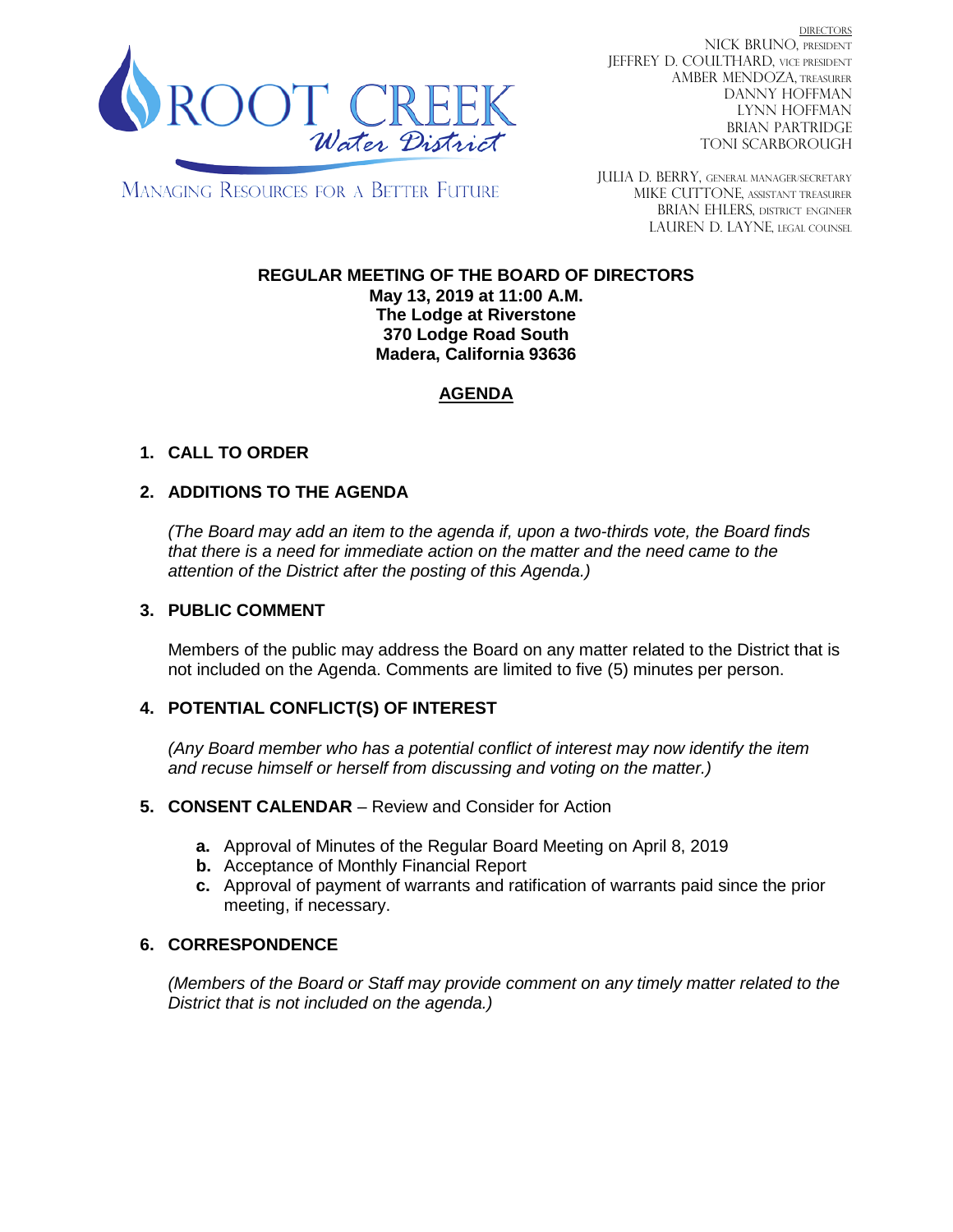- **7. BOARD ACTION ITEMS**  The Board may take action on any of the following items
	- **a. Infrastructure Facilities Policy and Application to Construct and Dedicate Facilities –** Review and consider action to amend language as proposed
	- **b. New Construction Sanitary Sewer Plug Agreement -** Review and consider action to adopt New Construction Sanitary Sewer Plug Agreement
	- **c. Provost and Pritchard Contract Amendment –** Review and consider action to amend the existing contract with Provost and Pritchard to provide additional engineering services to evaluate capacity of proposed sanitary sewer trunk main in Road 40 in the amount of \$7500.00
	- **d. Provost and Pritchard Contract Amendment –** Review and consider amending the existing contract with Provost and Pritchard to provide additional engineering services for biological and permitting assistance for Root Creek Water District Recharge Project along the Root Creek in the amount of \$17,200.00
	- **e. Riverstone Neighborhood MU2 Improvement Drawings –** Review and consider action to ratify the Board President's signature accepting improvement drawings for Riverstone Neighborhood upon recommendation by the District Engineer
	- **f. Riverstone Neighborhood Gateway Village B-1-** Review and consider action to ratify the Board President's signature accepting improvement drawings for Riverstone Gateway Village B-1 upon recommendation by the District Engineer
- **8. COMMITTEE REPORTS -** The Board may take action on any of the following items
	- **a. Water Supply and Utilization – Ad Hoc Committee.** Report from the Ad Hoc Committee on water supply agreement discussions and potential special projects
		- **i.** 2018-2019 Water Supply Update
		- **ii.** Environmental Assessment/FONSI Update Status
- **9. DISTRICT ENGINEER'S REPORT -** The Board may take action on any of the following items
	- **a.** Operations Monthly Report
	- **b.** Waste Water Treatment Facility(WWTF) Status
	- **c.** Update on Progress of WWTF Design
	- **d.** Other District Matters
- **10. LEGAL COUNSEL REPORT** The Board may take action on any of the following items
	- **a.** Legislation
	- **b.** Legal matters affecting the District